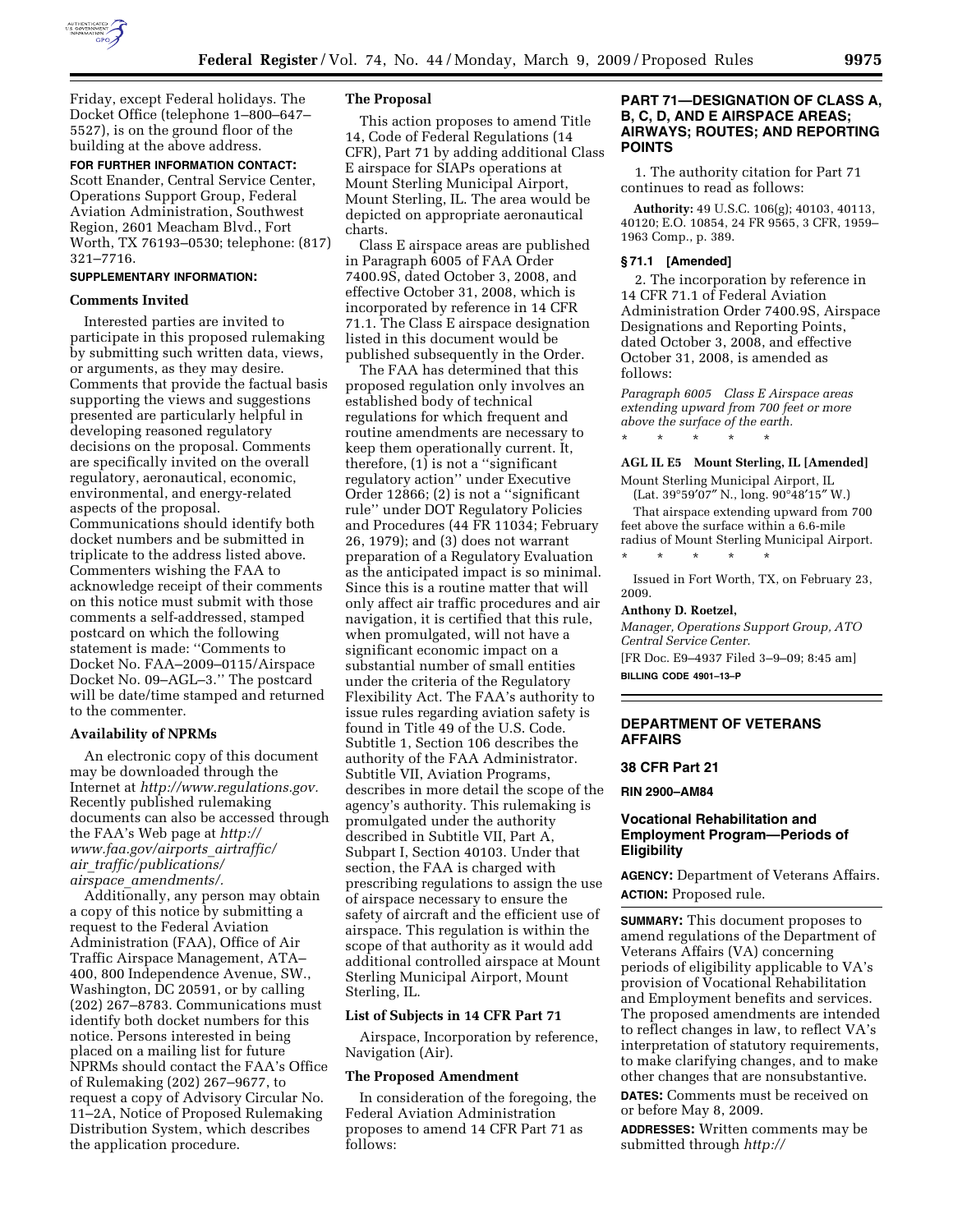*www.Regulations.gov*; by mail or handdelivery to the Director, Regulations Management (02REG), Department of Veterans Affairs, 810 Vermont Ave., NW., Room 1068, Washington, DC 20420; or by fax to (202) 273–9026. Comments should indicate that they are submitted in response to ''RIN 2900– AM84—Vocational Rehabilitation and Employment Program—Periods of Eligibility.'' Copies of comments received will be available for public inspection in the Office of Regulation Policy and Management, Room 1063B, between the hours of 8 a.m. and 4:30 p.m., Monday through Friday (except holidays). Please call (202) 461–4902 for an appointment. In addition, during the comment period, comments may be viewed online through the Federal Docket Management System (FDMS) at *http://www.Regulations.gov*.

# **FOR FURTHER INFORMATION CONTACT:**

Alvin Bauman, Senior Policy Analyst, Vocational Rehabilitation and Employment Service (28), Department of Veterans Affairs, Veterans Benefits Administration, 810 Vermont Ave., NW., Washington, DC 20420, (202) 461– 9613.

**SUPPLEMENTARY INFORMATION:** We propose to amend VA's regulations in 38 CFR Part 21, Subpart A—Vocational Rehabilitation Under 38 U.S.C. Chapter 31. These amendments concern periods of eligibility applicable to VA's provision of Vocational Rehabilitation and Employment (VR&E) benefits and services.

Specifically, we propose to restate and interpret the provisions of 38 U.S.C. 3102 and 3103 in 38 CFR 21.41 by defining the term ''basic period of eligibility,'' clarifying its significance, identifying the provisions for deferring or extending the basic period of eligibility, and stating that a servicemember's basic period of eligibility does not begin before his or her discharge or release from active military, naval, or air service.

We propose to revise § 21.42 to make clarifying changes in its provisions. These include specifying who is authorized to determine that the veteran's participation in a vocational rehabilitation program is reasonably feasible, after the basic period of eligibility had been delayed or interrupted due to any medical condition(s) of the veteran. It would also specify that the basic period of eligibility would begin or resume on the date of written notice to the veteran of that determination.

We propose to revise § 21.44. Pursuant to 38 U.S.C. 3103(c)(3), we would add provisions in a new

paragraph (b) to more clearly state the length of time that an extension of the basic period of eligibility for a veteran with a serious employment handicap may be granted. Proposed § 21.44 also would specify who is authorized to extend the basic period of eligibility for the reasons described in this section and would make other clarifying changes.

We propose to revise and restructure § 21.45 to conform this section to statutory requirements and more clearly state the length of extension of the basic period of eligibility for a veteran in a program of independent living services.

We propose to add a new § 21.46 to reflect and interpret an amendment to 38 U.S.C. 3103 by section 103(c)(2) of Public Law 107–103 for a veteran who VA determines ''was prevented from participating'' in a vocational rehabilitation program under chapter 31 of title 38, United States Code, because they are recalled to active duty. The section would reflect our interpretation that ''prevented from participating'' includes those who are prevented from commencing or continuing in a program of vocational rehabilitation. This section would also describe—

• The reasons for recall that allow VA to extend the period of eligibility; and

• The length of extension of the period of eligibility, which under 38 U.S.C. 3103(e) is the length of time the veteran served on active duty plus 4 months.

Finally, we propose to rewrite these sections in reader-focused plain English and make other nonsubstantive changes in their provisions.

#### **Paperwork Reduction Act of 1995**

This document contains no provisions constituting a collection of information under the Paperwork Reduction Act of 1995 (44 U.S.C. 3501–3521).

### **Unfunded Mandates**

The Unfunded Mandates Reform Act of 1995 requires, at 2 U.S.C. 1532, that agencies prepare an assessment of anticipated costs and benefits before issuing any rule that may result in the expenditure by State, local, and tribal governments, in the aggregate, or by the private sector, of \$100 million or more (adjusted annually for inflation) in any year. This proposed rule would have no such effect on State, local, and tribal governments, or on the private sector.

#### **Executive Order 12866**

Executive Order 12866 directs agencies to assess all costs and benefits of available regulatory alternatives and, when regulation is necessary, to select regulatory approaches that maximize net benefits (including potential

economic, environmental, public health and safety, and other advantages; distributive impacts; and equity). The Executive Order classifies a regulatory action as a ''significant regulatory action,'' requiring review by the Office of Management and Budget (OMB) unless OMB waives such review, if it is a regulatory action that is likely to result in a rule that may: (1) Have an annual effect on the economy of \$100 million or more or adversely affect in a material way the economy, a sector of the economy, productivity, competition, jobs, the environment, public health or safety, or State, local, or tribal governments or communities; (2) create a serious inconsistency or otherwise interfere with an action taken or planned by another agency; (3) materially alter the budgetary impact of entitlements, grants, user fees, or loan programs or the rights and obligations of recipients thereof; or (4) raise novel legal or policy issues arising out of legal mandates, the President's priorities, or the principles set forth in the Executive Order.

The economic, interagency, budgetary, legal, and policy implications of this proposed rule have been examined and it has been determined not to be a significant regulatory action under Executive Order 12866.

### **Regulatory Flexibility Act**

The Secretary hereby certifies that this proposed rule would not have a significant economic impact on a substantial number of small entities as they are defined in the Regulatory Flexibility Act, 5 U.S.C. 601–612. This proposed rule would not affect any small entities. Only individuals would be affected. Therefore, pursuant to 5 U.S.C. 605(b), this proposed rule is exempt from the initial and final regulatory flexibility analysis requirements of sections 603 and 604.

#### **Catalog of Federal Domestic Assistance**

The program that this rule would affect has the following Catalog of Federal Domestic Assistance number and title: 64.116, Vocational Rehabilitation for Disabled Veterans.

#### **List of Subjects in 38 CFR Part 21**

Administrative practice and procedure, Armed forces, Civil rights, Claims, Colleges and universities, Conflict of interests, Education, Employment, Grant programs education, Grant programs—veterans, Health care, Loan programs—education, Loan programs—veterans, Manpower training programs, Reporting and recordkeeping requirements, Schools,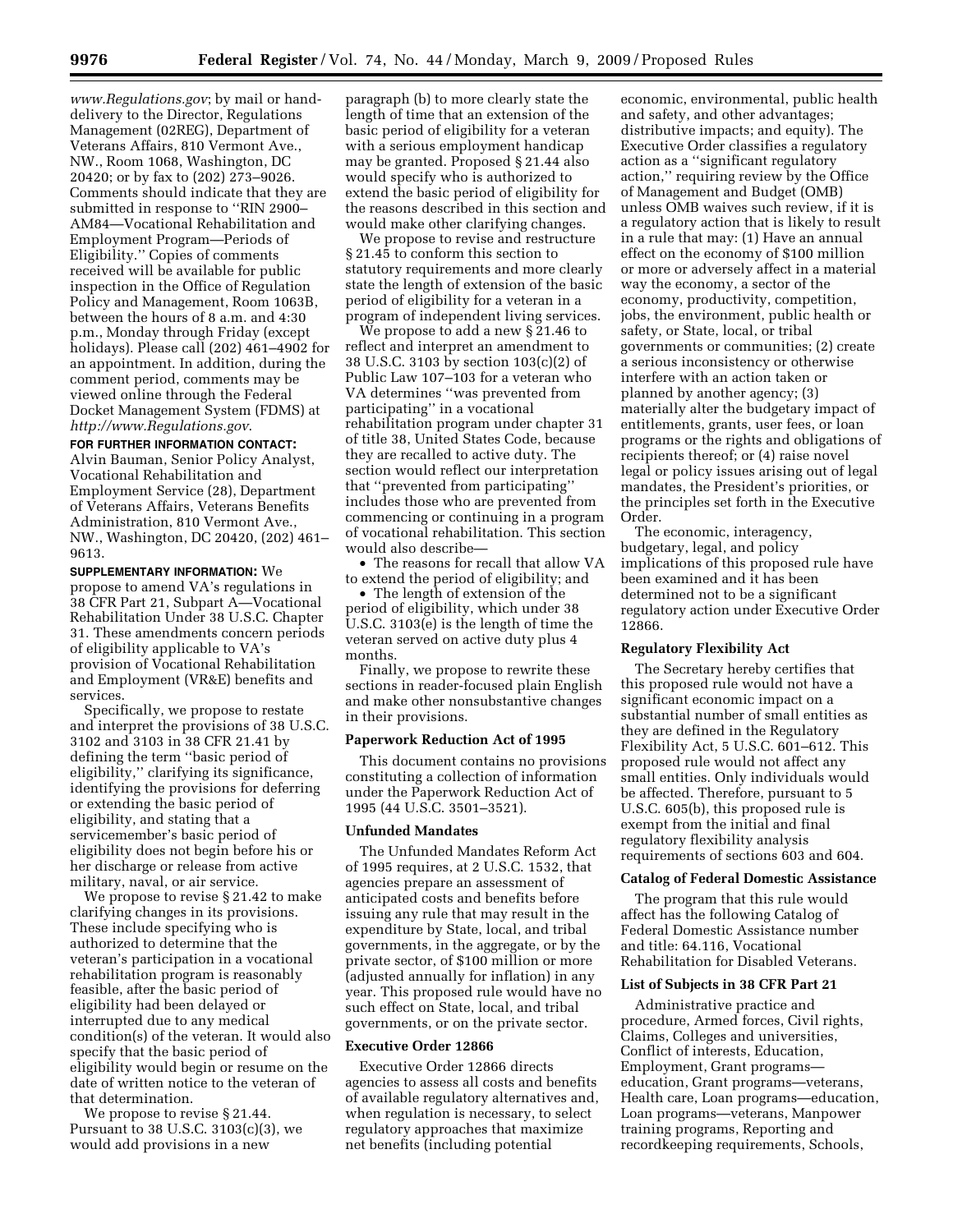Travel and transportation expenses, Veterans, Vocational education, Vocational rehabilitation.

Approved: February 24, 2009.

# **John R. Gingrich,**

*Chief of Staff.* 

For the reasons set forth in the preamble, VA proposes to amend 38 CFR part 21 (subpart A) as follows:

# **PART 21—VOCATIONAL REHABILITATION AND EDUCATION**

# **Subpart A—Vocational Rehabilitation and Employment Under 38 U.S.C. Chapter 31**

1. Revise the authority citation for part 21, subpart A to read as follows:

**Authority:** 38 U.S.C. 501(a), chs. 18, 31, and as noted in specific sections.

2. Revise the subpart A heading as set forth above.

3. Revise §§ 21.41, 21.42, 21.44, and 21.45 to read as follows:

#### **§ 21.41 Basic period of eligibility.**

(a) *Time limit for eligibility to receive vocational rehabilitation.* (1) For purposes of §§ 21.41 through 21.46, the term *basic period of eligibility* means the 12-year period beginning on the date of a veteran's discharge or release from his or her last period of active military, naval, or air service, and ending on the date that is 12 years from the veteran's discharge or release date, but the beginning date may be deferred or the ending date extended under the sections referred to in paragraph (b) of this section. (See §§ 21.70 through 21.79 concerning duration of rehabilitation programs.)

(2) Except as provided in paragraph (b) or (c) of this section, the period during which an individual may receive a program of vocational rehabilitation benefits and services under 38 U.S.C. chapter 31 is limited to his or her basic period of eligibility.

(b) *Deferral and extension of the basic period of eligibility.* VA may defer the beginning date of a veteran's basic period of eligibility under § 21.42. VA may extend the ending date of a veteran's basic period of eligibility under § 21.42 (extension due to medical condition); § 21.44 (extension for a veteran with a serious employment handicap), § 21.45 (extension during a program of independent living services and assistance), and § 21.46 (extension for a veteran recalled to active duty).

### Authority: 38 U.S.C. 3103.

(c) *Servicemember entitled to vocational rehabilitation services and assistance before discharge.* The basic

period of eligibility for a servicemember who is entitled to vocational rehabilitation services and assistance under 38 U.S.C. chapter 31 for a period before discharge does not run while the servicemember remains on active duty, but begins on the date of discharge from the active military, naval, or air service. The period of eligibility requirements of this section are not applicable to provision of vocational rehabilitation services and assistance under chapter 31 during active duty.

Authority: 38 U.S.C. 3102, 3103.

### **§ 21.42 Deferral or extension of the basic period of eligibility.**

The basic period of eligibility does not run as long as any of the following reasons prevents the veteran from commencing or continuing a vocational rehabilitation program:

(a) *Qualifying compensable serviceconnected disability(ies) not established.* The basic period of eligibility does not commence until the day VA notifies a veteran of a rating determination by VA that the veteran has a qualifying compensable serviceconnected disability under § 21.40.

Authority: 38 U.S.C. 3103(b)(3).

(b) *Character of discharge is a bar to benefits.* 

(1) The basic period of eligibility does not commence until the veteran meets the requirement of a discharge or release under conditions other than dishonorable. (For provisions regarding character of discharge, see § 3.12 of this chapter.)

(2) If VA has considered a veteran's character of discharge to be a bar to benefits, the basic period of eligibility commences only when one of the following happens:

(i) An appropriate authority changes the character of discharge or release; or

(ii) VA determines that the discharge or release was under conditions other than dishonorable or that the discharge or release was, but no longer is, a bar to benefits.

(3) If there is a change in the character of discharge, or the discharge or release otherwise is determined, as provided in paragraph (b)(2) of this section, not to be a bar to benefits, the beginning date of the basic period of eligibility will be the effective date of the change or VA determination.

### Authority: 38 U.S.C. 3103(b)(2).

(c) Commencement or continuation of participation prevented by medical condition(s).

(1) The basic period of eligibility does not run during any period when a

veteran's participation in a vocational rehabilitation program is determined to be infeasible for 30 days or more because of any medical condition(s) of the veteran, including the disabling effects of chronic alcoholism (see paragraphs (c)(2) through (c)(5) of this section).

(2) For purposes of this section, the term *disabling effects of chronic alcoholism* means alcohol-induced physical or mental disorders or both, such as habitual intoxication, withdrawal, delirium, amnesia, dementia, and other like manifestations that:

(i) Have been diagnosed as manifestations of alcohol dependency or chronic alcohol abuse; and

(ii) Have been determined to prevent the affected veteran from beginning or continuing in a program of vocational rehabilitation and employment.

(3) A diagnosis of alcoholism, chronic alcoholism, alcohol dependency, or chronic alcohol abuse, in and of itself, does not satisfy the definition of disabling effects of chronic alcoholism.

(4) Injuries sustained by a veteran as a proximate and immediate result of activity undertaken by the veteran while physically or mentally unqualified to do so due to alcoholic intoxication are not considered disabling effects of chronic alcoholism. An injury itself, however, may prevent commencement or continuation of a rehabilitation program.

(5) For purposes of this section, after November 17, 1988, the disabling effects of chronic alcoholism do not constitute willful misconduct. See 38 U.S.C. 105(c).

(6) If the basic period of eligibility is delayed or interrupted under this paragraph (c) due to any medical condition(s) of the veteran, it will begin or resume on the date a Counseling Psychologist (CP) or Vocational Rehabilitation Counselor (VRC) notifies the veteran in writing that the CP or VRC has determined, based on the evidence of record, that participation in a vocational rehabilitation program is reasonably feasible for the veteran.

Authority: 38 U.S.C. 3103(b)(1).

### **§ 21.44 Extension of the basic period of eligibility for a veteran with a serious employment handicap.**

(a) *Conditions for extension.* A Counseling Psychologist (CP) or Vocational Rehabilitation Counselor (VRC) may extend the basic period of eligibility of a veteran with a serious employment handicap when the veteran's current employment handicap and need for rehabilitation services and